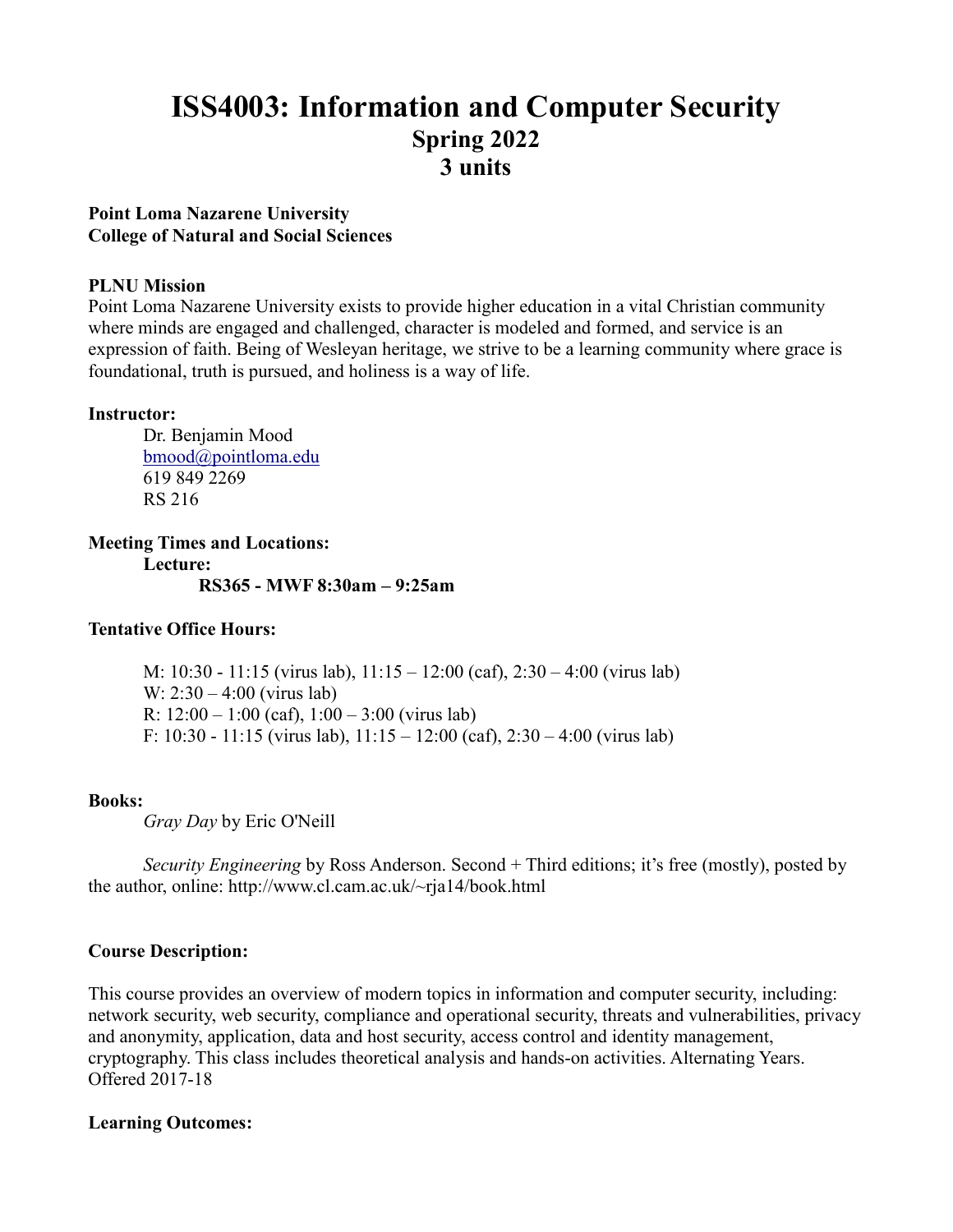Students will be able to apply their technical knowledge to solve problems.

Students will analyze the interaction between hardware and software.

Students will be able to gather relevant information, examine information and form a conclusion based on that information.

Students will be able to understand and create arguments supported by quantitative evidence, and they can clearly communicate those arguments in a variety of formats.

Students will be able to speak about their work with precision, clarity and organization.

Students will be able to write about their work with precision, clarity and organization.

#### **Department Mission:**

The Mathematical, Information, and Computer Sciences department at Point Loma Nazarene University is committed to maintaining a curriculum that provides its students with the tools to be productive, the passion to continue learning, and Christian perspectives to provide a basis for making sound value judgments.

# **Additional Course Information:**

**Missed Classes:** Homework/Quizzes/Exams missed due to PLNU excused absences (i.e., sports teams, choirs, etc), can be made up. Missed Quizzes/Exams/etc. due to emergencies can be made up once the dean of students informs Dr. Mood that PLNU has approved the reason. Non-emergency missed exams will result in a zero. It is the student's responsibility to inform the professor of when they will be gone. Missed class activities, which are due to a non-dean of students approved-emergency situation, will result in a zero.

**Cheating:** Unless otherwise noted, talking and working with fellow students to understand concepts is OK. However, copying code from another student (or giving your code to another student) is not acceptable and can result in a staggering penalty of -100% on whatever assignment/exam it was. Although sharing code seems a "nice" to help a friend, the penalty applies to all involved. **Do not share your code with anymore. Do not let someone look at your code.** If you use online resources, you must site the direct URLs in the labs you turn in.

# **Grading:**

| Other assignments/Quizzes | 40% |
|---------------------------|-----|
| Midterm                   | 30% |
| Final                     | 30% |

Grading scale  $93 - 100\%$  A  $90 - 92\%$  A- $87 - 89\%$  B+  $83 - 86\%$  B  $80 - 82\%$  B- $77 - 79\%$  C+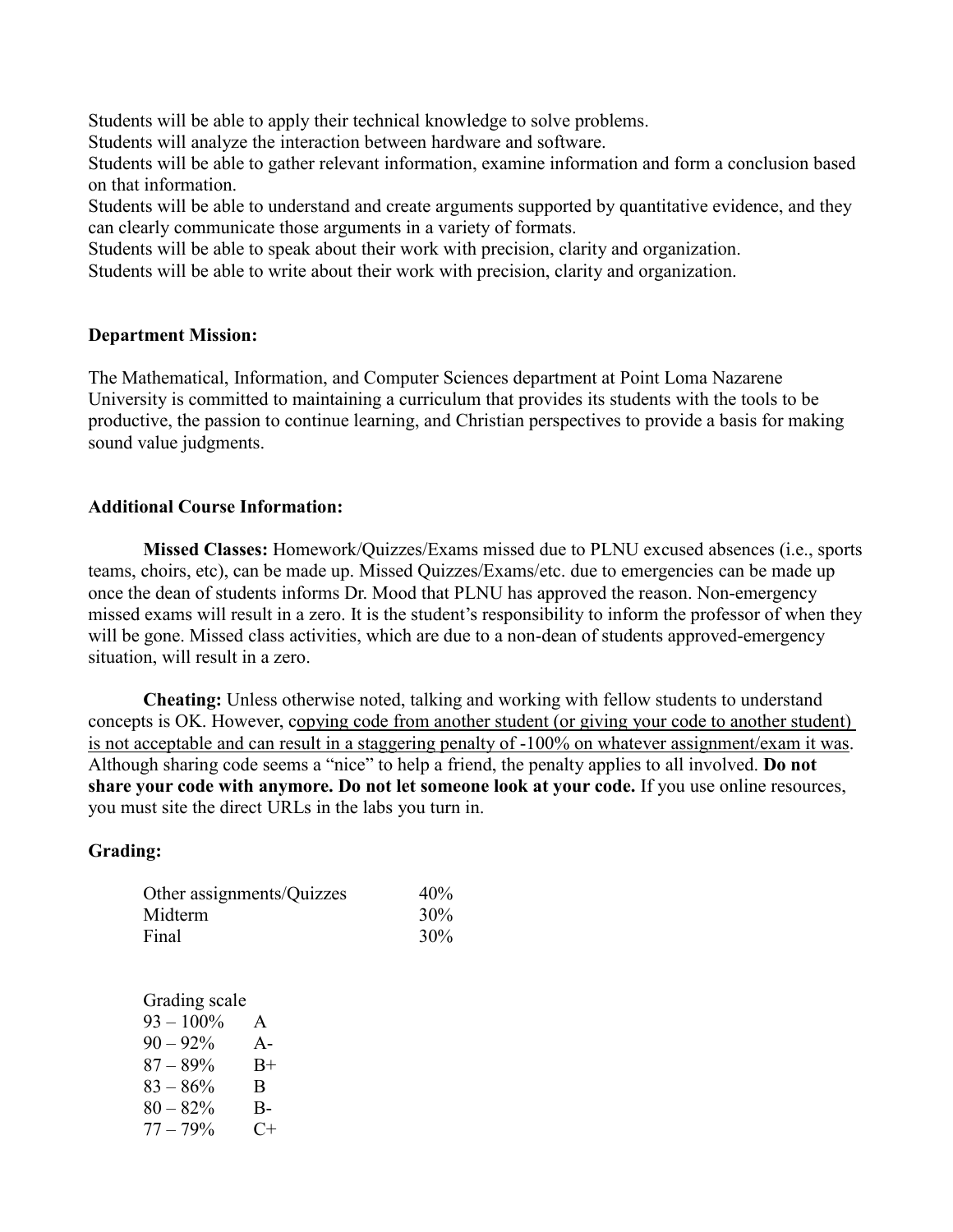| $73 - 76%$  | C.   |
|-------------|------|
| $70 - 72%$  | $C-$ |
| $67 - 69\%$ | $D+$ |
| $63 - 67\%$ | D.   |
| $60 - 62%$  | D-   |
| $0 - 59\%$  | F.   |

# **PLNU Policies**

# **STATE AUTHORIZATION**

State authorization is a formal determination by a state that Point Loma Nazarene University is approved to conduct activities regulated by that state. In certain states outside California, Point Loma Nazarene University is not authorized to enroll online (distance education) students. If a student moves to another state after admission to the program and/or enrollment in an online course, continuation within the program and/or course will depend on whether Point Loma Nazarene University is authorized to offer distance education courses in that state. It is the student's responsibility to notify the institution of any change in his or her physical location. Refer to the map on [State Authorization](https://www.pointloma.edu/offices/office-institutional-effectiveness-research/disclosures) to view which states allow online (distance education) outside of California.

# **PLNU COPYRIGHT POLICY**

Point Loma Nazarene University, as a non-profit educational institution, is entitled by law to use materials protected by the US Copyright Act for classroom education. Any use of those materials outside the class may violate the law.

# **CREDIT HOUR**

In the interest of providing sufficient time to accomplish the stated course learning outcomes, this class meets the PLNU credit hour policy for an 3 unit class delivered over 15 weeks. Specific details about how the class meets the credit hour requirements can be provided upon request.

# **PLNU ACADEMIC HONESTY POLICY**

Students should demonstrate academic honesty by doing original work and by giving appropriate credit to the ideas of others. Academic dishonesty is the act of presenting information, ideas, and/or concepts as one's own when in reality they are the results of another person's creativity and effort. A faculty member who believes a situation involving academic dishonesty has been detected may assign a failing grade for that assignment or examination, or, depending on the seriousness of the offense, for the course. Faculty should follow and students may appeal using the procedure in the university Catalog. See [Academic Policies](https://catalog.pointloma.edu/content.php?catoid=52&navoid=2919#Academic_Honesty) for definitions of kinds of academic dishonesty and for further policy information.

# **PLNU ACADEMIC ACCOMMODATIONS POLICY**

PLNU is committed to providing equal opportunity for participation in all its programs, services, and activities. Students with disabilities may request course-related accommodations by contacting the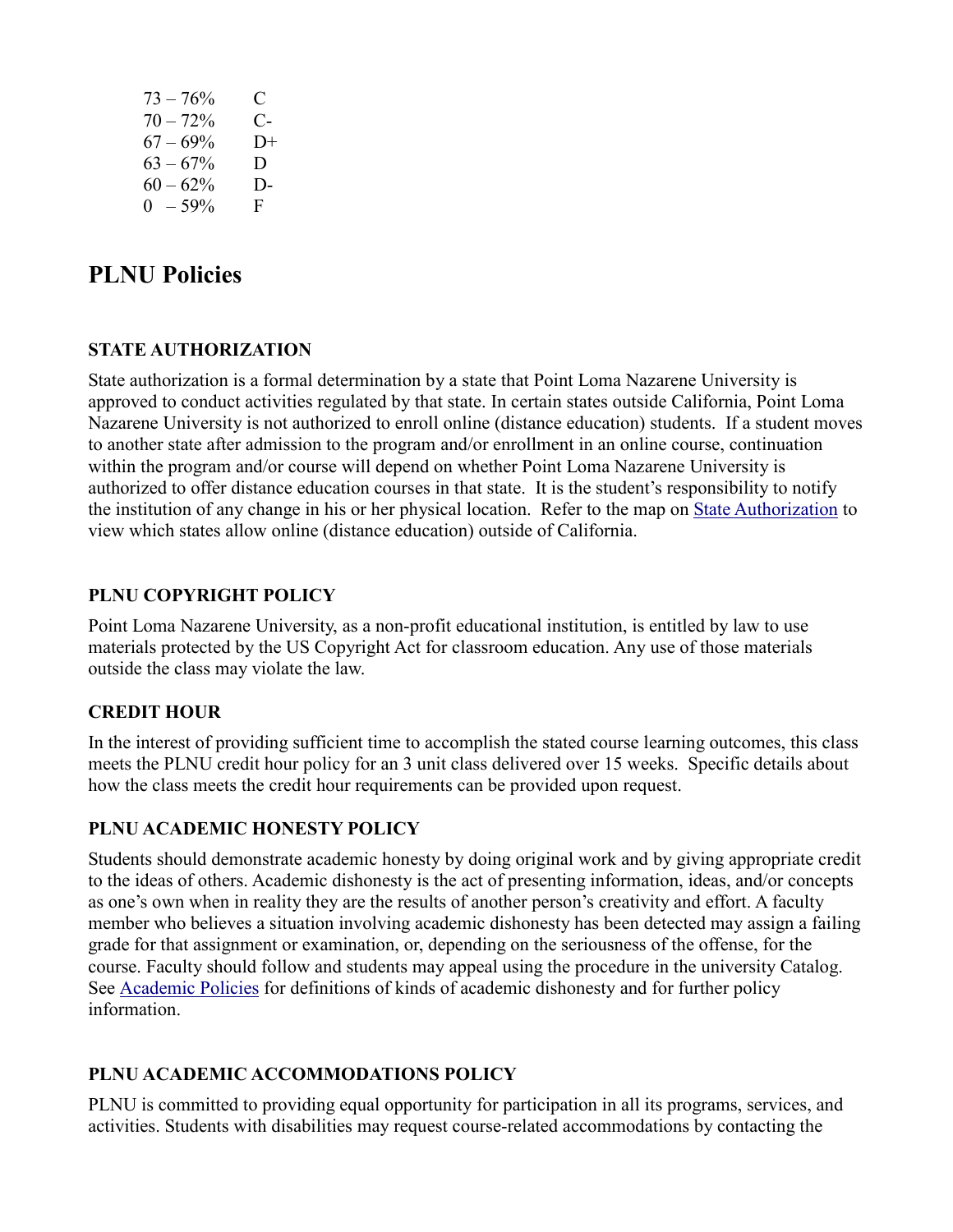Educational Access Center (EAC), located in the Bond Academic Center [\(EAC@pointloma.edu](mailto:EAC@pointloma.edu) or 619- 849-2486). Once a student's eligibility for an accommodation has been determined, the EAC will issue an academic accommodation plan ("AP") to all faculty who teach courses in which the student is enrolled each semester.

PLNU highly recommends that students speak with their professors during the first two weeks of each semester/term about the implementation of their AP in that particular course and/or if they do not wish to utilize some or all of the elements of their AP in that course.

Students who need accommodations for a disability should contact the EAC as early as possible (i.e., ideally before the beginning of the semester) to assure appropriate accommodations can be provided. It is the student's responsibility to make the first contact with the EAC.

# **PLNU ATTENDANCE AND PARTICIPATION POLICY**

Attendance is expected at each class session. In the event of an absence you are responsible for the material covered in class and the assignments given that day.

Regular and punctual attendance at all class sessions is considered essential to optimum academic achievement. If the student is absent for more than 10 percent of class sessions, the faculty member will issue a written warning of de-enrollment. If the absences exceed 20 percent, the student may be deenrolled without notice until the university drop date or, after that date, receive the appropriate grade for their work and participation.

# **CLASS ENROLLMENT**

It is the student's responsibility to maintain his/her class schedule. Should the need arise to drop this course (personal emergencies, poor performance, etc.), the student has the responsibility to follow through (provided the drop date meets the stated calendar deadline established by the university), not the instructor. Simply ceasing to attend this course or failing to follow through to arrange for a change of registration (drop/add) may easily result in a grade of F on the official transcript.

# **FINAL EXAM**

The final exam date and time is set by the university at the beginning of the semester and may not be changed by the instructor. This schedule can be found on the university website and in the course calendar. No requests for early examinations will be approved. Only in the case that a student is required to take three exams during the same day of finals week, is an instructor authorized to consider changing the exam date and time for that particular student.

# **SPIRITUAL CARE**

Please be aware PLNU strives to be a place where you grow as whole persons. To this end, we provide resources for our students to encounter God and grow in their Christian faith.

If students have questions, a desire to meet with the chaplain or have prayer requests you can contact the Office of Spiritual Development.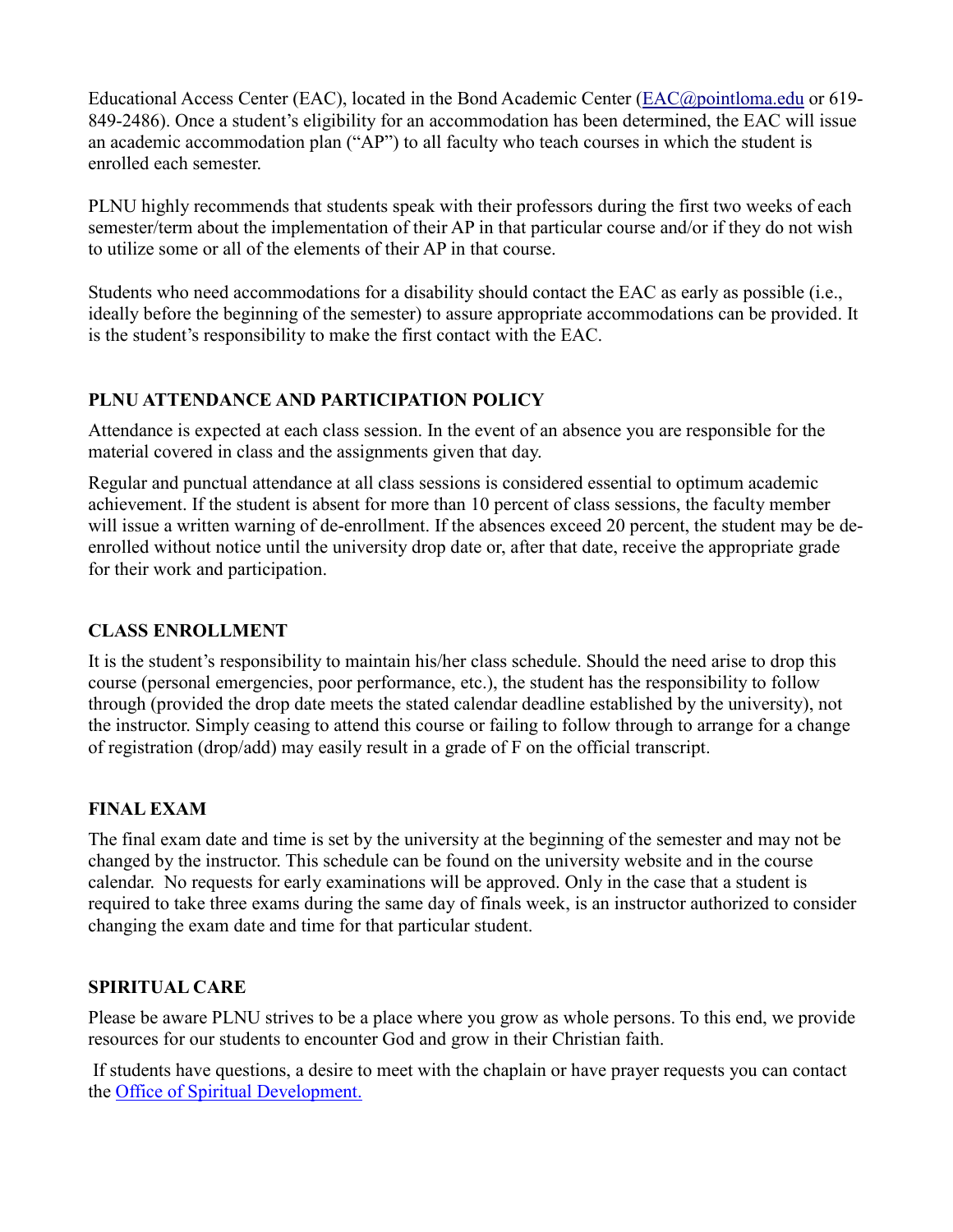# **Tentative Schedule**

| Monday                 | Tuesday                                      | Wednesday                                  | Thu                 | Friday                         |
|------------------------|----------------------------------------------|--------------------------------------------|---------------------|--------------------------------|
| Jan: 10                | 11:<br>Intro<br>Chapter 1<br>SE <sub>2</sub> | 12:<br>Read Gray Day time =<br>not meeting | 13:                 | 14<br>Chapter 1 SE             |
| 17 (no classes)        | 18                                           | 19<br>Gray Day 1-8                         | 20                  | 21<br>Gray Day 9-16            |
| 24<br>Gray Day 16-23   | 25                                           | 26<br>Gray Day 24 - end                    | 27                  | 28<br>Chapter 2 THIRD          |
| 31<br>Chapter 2 THIRD  | $\mathbf{1}$                                 | 2<br>Chapter 2 SE                          | 3                   | $\overline{4}$<br>Chapter 2 SE |
| Chapter 2 SE           | 8                                            | 9<br>Chapter 3 SE                          | 10                  | 11<br>Chapter 3 SE             |
| 14<br>Chapter 4 SE     | 15                                           | 16<br>Chapter 4 SE                         | 17                  | 18<br>Chapter 5 SE             |
| 21<br>Chapter 5 SE     | 22                                           | 23<br>Chapter 5 SE                         | 24                  | 25<br><b>Midterm</b>           |
| 28<br><b>NDSS</b>      | $\mathbf{1}$                                 | $\overline{2}$<br><b>NDSS</b>              | 3                   | $\overline{4}$<br>Chapter 6 SE |
| 7 (spring break)       | 10                                           | 11                                         | 12                  | 13 (spring break)              |
| 14<br>Chapter 7 SE     | 15                                           | 16<br>Chapter 8 SE                         | 17                  | 18<br>Chapter 8 SE             |
| 21<br>Chapter 9 SE     | 22                                           | 23<br>Chapter 10 SE                        | 24                  | 25<br>Chapter 10 SE            |
| 28<br>Chapter 11 THIRD | 29                                           | 30<br>Chapter 11 THIRD                     | 31                  | $\mathbf{1}$<br>Kali           |
| $\overline{4}$<br>Kali | 5                                            | 6<br>Kali                                  | $\overline{7}$      | 8<br>Kali                      |
| 11<br>Chapter 19 THIRD | 12                                           | 13<br>Chapter 20 THIRD                     | 14<br><b>EASTER</b> | 15<br><b>EASTER</b>            |
| 18<br><b>EASTER</b>    | 19                                           | 20<br>Chapter 20 THIRD                     | 21                  | 22<br>Chapter 22 THIRD         |